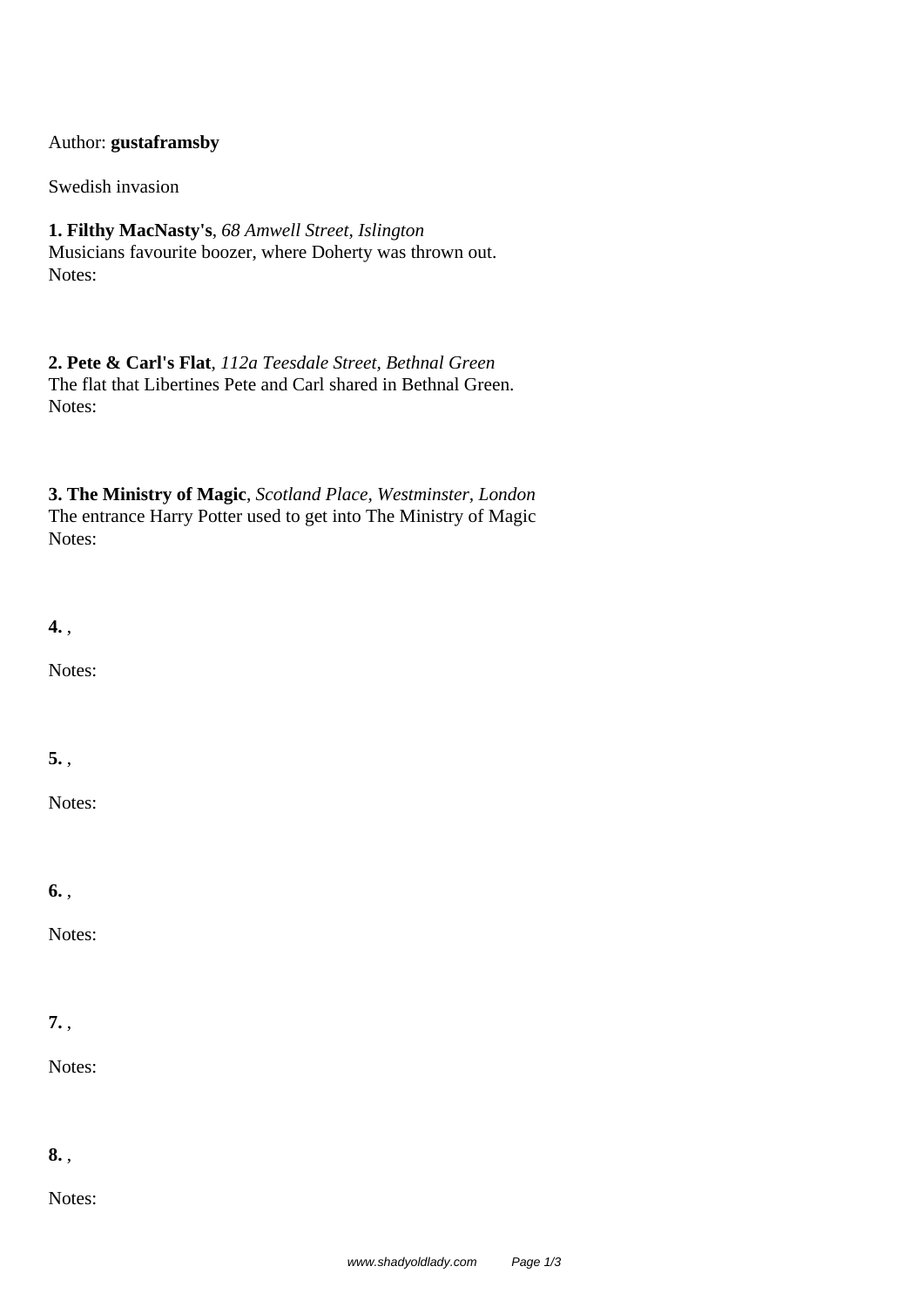**9.** ,

Notes:

**10. David Bowie's Ziggy Stardust**, *Heddon Street, Piccadilly, London* This is the cover of The Rise and Fall of Ziggy Stardust. Notes:

**11. Oasis... in Berwick Street**, *Berwick Street, Soho* Oasis chose this street for What's the Story? Morning Glory. Notes:

**12. Whisky-a-Go-Go and WAG**, *33 Wardour Street, Soho* Legendary club WAG was here. Notes:

**13. Camden Head**, *2 Camden Walk, Camden Passage* Dating back to the 1800's, the pub is supposed to be haunted. Notes:

**14. Sherlock's Speedy Sarnie**, *187 North Gower Street, Camden* 'Sherlock' sandwich shop is a hit amongst tourists Notes:

**15. Amy Winehouse's Flat**, *30 Camden Square, Camden* The last home of Frank and Back to Black star Amy Winehouse. Notes:

**16. London Bridge**, *London Bridge, Southwark, London* The oldest and infamous bridge in London. Notes:

**17. 12 Bar Club**, *Denmark Street, London*